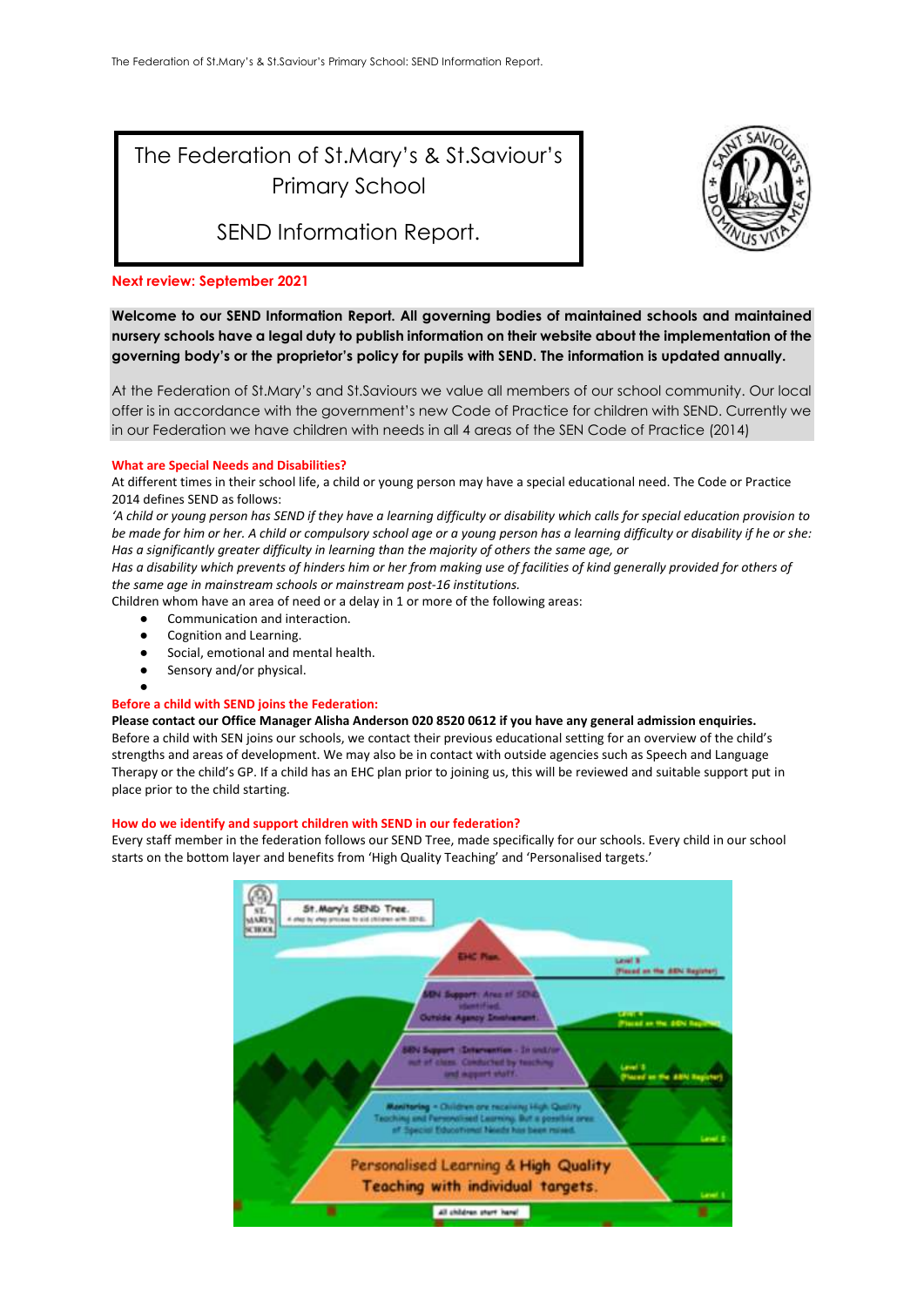# **LEVEL 1 -**



- 2. Teachers are able to identify and provide for pupils with special educational needs.
- 3. **All pupils will have access to an appropriately differentiated curriculum** and receive their full entitlement to any support identified (as far as this can be controlled by the school)
- 4. All pupils are **fully integrated into the activities of the school** so far as is reasonably practical and compatible with the efficient education of pupils with whom they are educated.
- 5. **Curriculum planning and assessment takes account of the type and extent of any difficulty** experienced by any pupil.
- 6. Pupils are encouraged **to take responsibility** with us for their learning.
- 7. Pupils' difficulties are identified as early as possible.
- 8. **Parents are informed** and involved as partners in their children's learning.
- 9. **Our Federation follows the 2010 Equality Act (amended 2012) and our accessibility policy can be found on our schools' websites.**

<http://www.stsaviourscofe.org/>

# **LEVEL 2** -



If a child reaches **LEVEL 2** of the tree when a **staff member or parent approaches the SENDCO with a concern** in 1 or more of the 4 areas of SEND: Communication and interaction, Cognition and Learning, Social, emotional and mental health, Sensory and/or physical.

Following this concern the following steps will be made in **LEVEL 2**-

- Teacher observations in class.
- Observations made by the SENDCO.
- Teacher/parent/SENDCO meetings.
- Your child's progress can be discussed by the class teacher and/or the SENDCO at **parent evenings and parent drop-ins**. Details of which can be found on the schools' websites.

St. Saviour's **SENDCO (Frank Crawford)** has over 20 years of experience teaching across all key stages in both in the UK and abroad. He has been working with in the special needs sector since 2003. He is a qualified SENDCO with a post graduate degree in Autism. He is able to provide guidance, support and strategies for children with Autism across all 3 schools in the academy.

Beverly Hall, our Executive Head Teacher, is also in possession of the SENDCO qualification.

**If you have a concern regarding your child, you may contact St Saviour's SENDCO: Frank Crawford on 020 8520 0612 or email[: frank.crawford@st-saviours.waltham.sch.uk](mailto:frank.crawford@st-saviours.waltham.sch.uk)**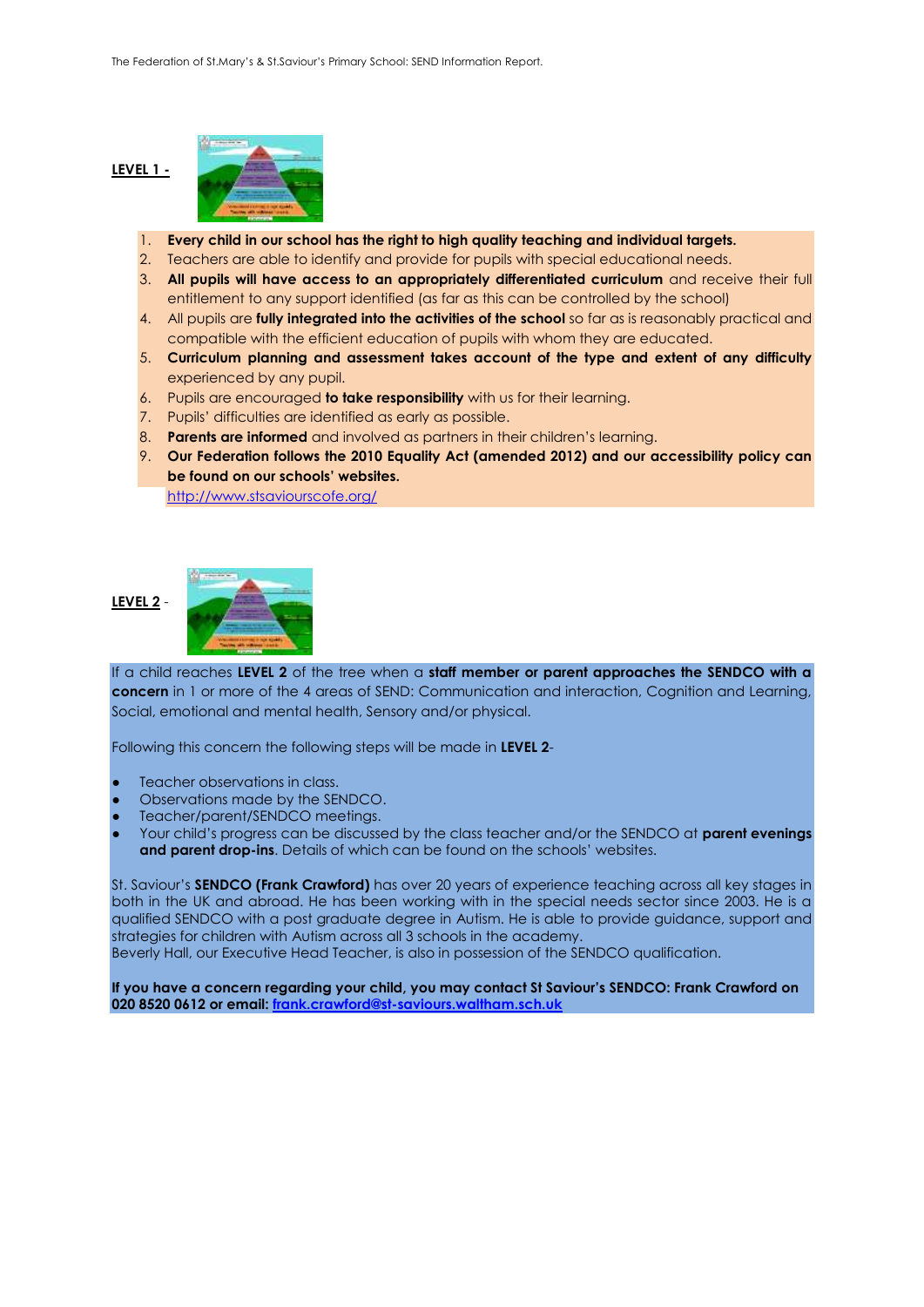#### **LEVEL 3 –**



Once a child has been identified as having a difficulty or delay in 1 or more of the 4 areas of SEND (Communication and interaction, Cognition and Learning, Social, emotional and mental health, Sensory and/or physical.), they will be placed in a suitable intervention ran by a member of our support staff or teaching staff. **Our support staff are all highly trained in a range of SEND interventions including art/Lego therapy, speech and language and understanding Autism.** We also have access to learning mentors at both schools to work with children who have emotional and social difficulties. We also have a SEND speech and Language TA who is guided by our Speech and Language therapist. She comes in one day a week to support identified students with speech and language needs.

A guide to the interventions overview can be found here:

http://www.stsaviourscofe.org/sen/

**Regular reviews of these interventions will take place each term** alongside the class teachers' assessments. Children may be moved from their intervention. The frequency of their intervention may be increased or decreased and this will be in accordance with their progress.

**LEVEL 4 –**



If a child continues to show difficulties in 1 or more of the 4 areas of SEN, (Communication and interaction, Cognition and Learning, Social, emotional and mental health, Sensory and/or physical.) a referral may be made to an outside agency. **All referrals are made with parent/carer consent**.

**Agencies currently being used across the Federation include**: Speech and Language Therapy, Social Inclusion Development Team, Early Help, CAMHS, Occupational Therapy, Social and Communication Clinic, Waltham Forest Dyslexia Association, Whitefield School Outreach support and Educational Psychologists.

All available outside agency details can be found within the Waltham Forest SEND Local Offer: [www.walthamforest.gov/localoffer](http://www.walthamforest.gov/localoffer)

**These agencies provide the school and parent/carers with objectives to follow to ensure progress is made by the child in 1 or more of the 4 areas of SEND.** Reviews of these objectives are made on a term by term basis in school and annually by outside professionals.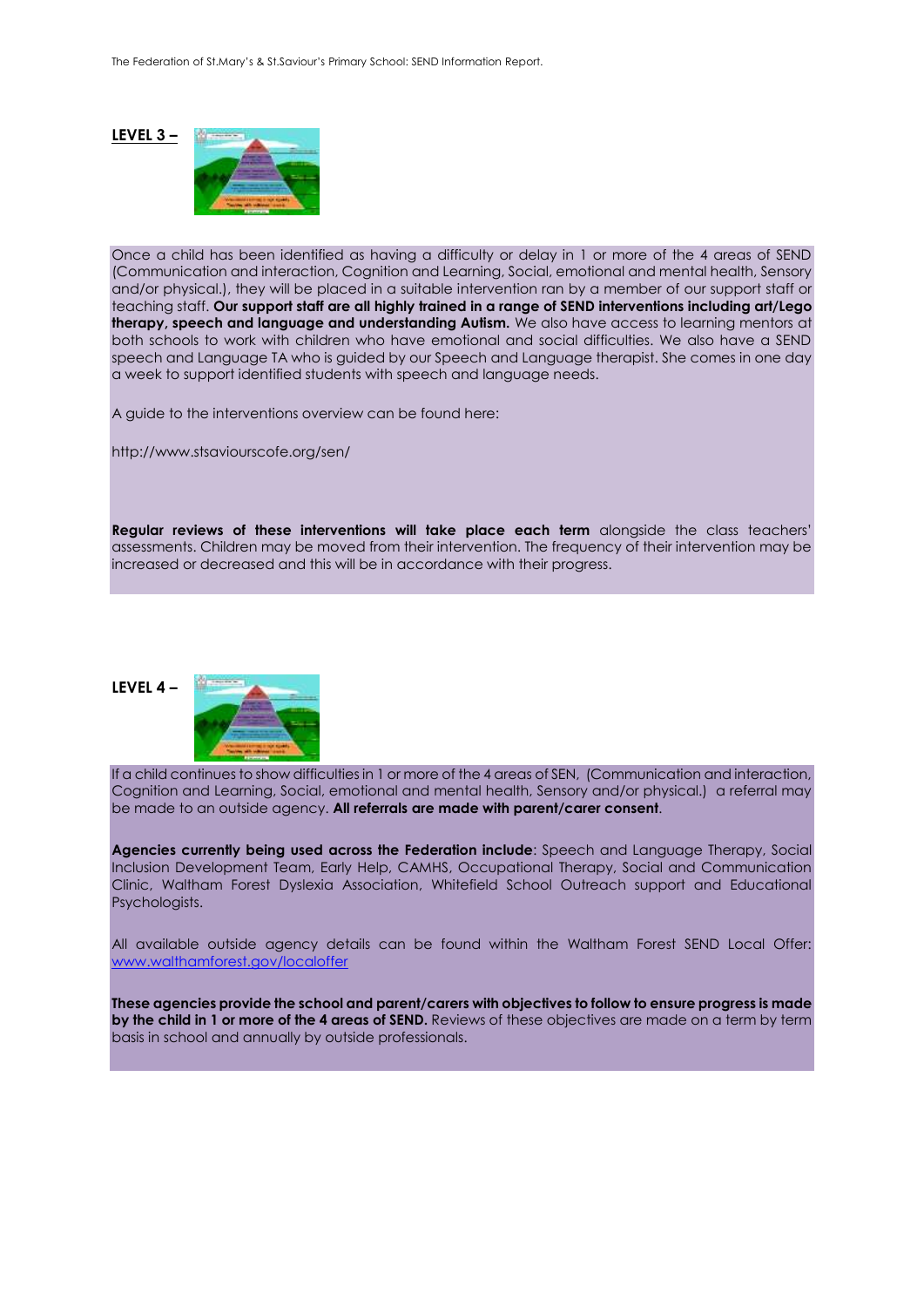

This type of support is available for children whose learning needs are severe, complex and lifelong.

This is usually provided via an **Education, Health and Care Plan (EHC).** This means your child will have been identified by professionals as needing a particularly high level of individual or small-group teaching. This type of support is available for children with specific barriers to learning that cannot be overcome through interventions on **LEVEL 3 or 4**.

#### *For your child this would mean :*

- The school (or you) can request that **Local Authority Services carry out a statutory assessment** of your child's needs. This is a legal process which sets out the amount of support that will be provided for your child.
- After the request has been made to the '**Panel of Professionals'** (with a lot of information about your child, including some from you), they will decide whether they think your child's needs (as described in the paperwork provided), seem complex enough to need a statutory assessment. If this is the case, they will ask you and all professionals involved with your child to **write a report outlining your child's needs.** If they do not think your child needs this, they will ask the school to continue with the current support.
- After the reports have all been sent in, the Panel of Professionals will decide if your **child's needs are severe, complex and lifelong.** If this is the case, they will write an Education Health Care Plan (EHC).
- The **EHC Plan will outline the number of hours of individual/small group support your child will receive** from the LA and how the support should be used, and what strategies must be put in place. It will also have long- and short-term goals for your child.
- The **additional adult** may be used to support your child with whole class learning, run individual programmes or run small groups including your child.
- **Every EHC plan is reviewed annually**; all adults involved in the child's education, their parents/carers and the child themselves are involved in the reviewing process.

#### **Transitions:**

Every child on **LEVEL 4** will be discussed at pupil progress meetings with class teachers and senior leadership. Children on **LEVEL 5** will be discussed in pupil progress meetings, annual reviews and they will have a transition meeting in the summer term where parents/carers can meet with their child's current and new teacher to ensure a smooth transition between year groups.

Children with an EHC plan in year6 will have a similar meeting with their secondary school of choice and the application for a secondary school place is sorted independently of non-EHC applications.

# **How do we consult parents of children with SEN and involve them in their child's education?**

Parents of children with SEN are consulted regularly through person centred reviews (annually), regular reviews, home and school contact, phone and email updates, and regular parent voice and questionnaires. The SEN staff make themselves available at parent evenings and other events to discuss their children's educational progress and wellbeing. They are also available after school to discuss any SEN related concerns.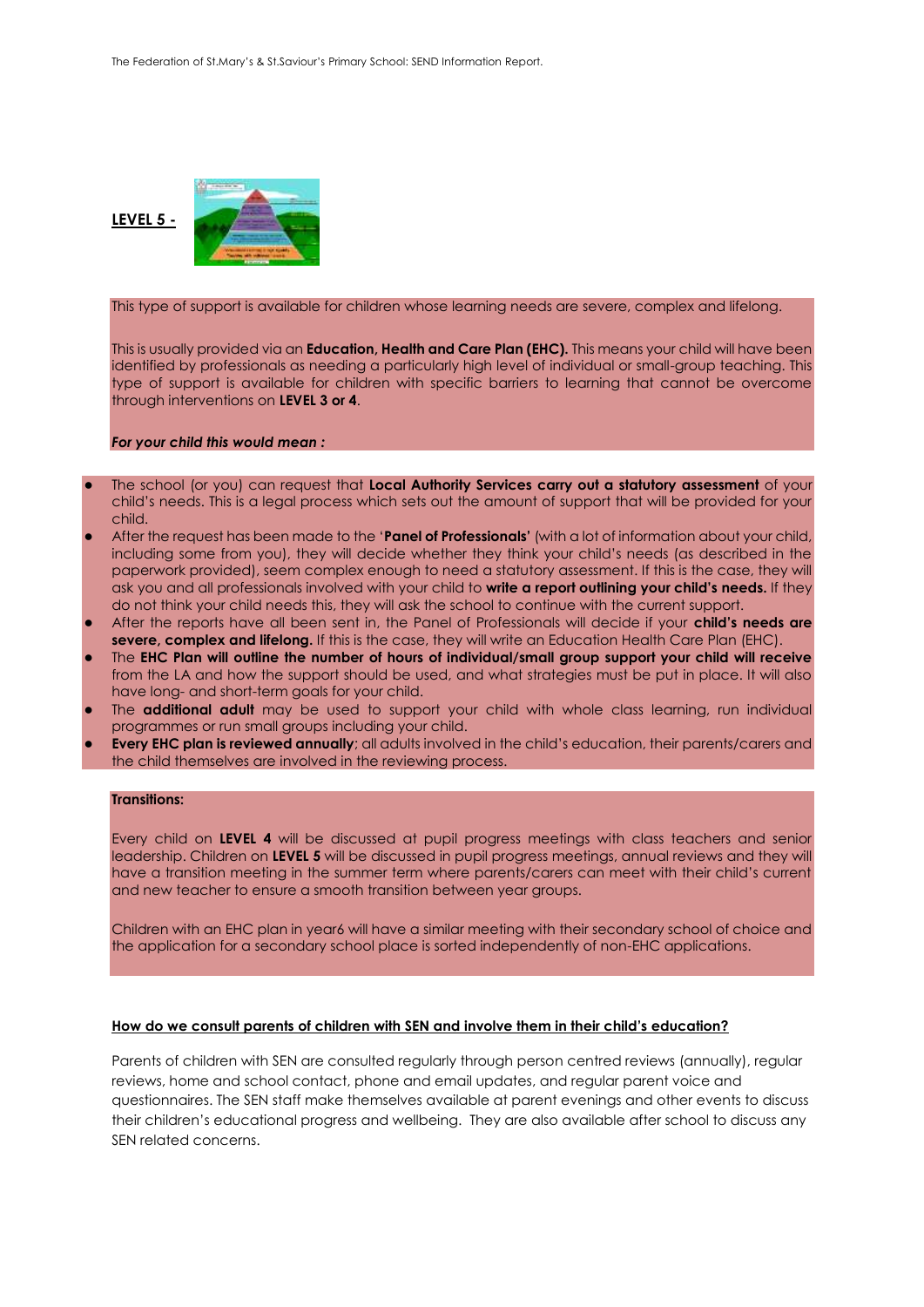# **How do we consult young people with SEN and involve them in their education?**

Students are involved in their own learning by attending person centred reviews and they are given regular student voice opportunities. Teachers and staff give consistent lesson feedback, in order to get students communicating and making suggestions on how to improve their learning experience. SEN students are also offered key sessions with the learning mentor to discuss any concerns they have and share their opinions on how best we can support their needs. There are also opportunities for SEN students to be on the school council to voice their views. At the end of every term, the SEN pupils are invited to complete and SEN questionnaire.

# **How do we assess and review children and young people's progress towards outcomes?**

The progress of SEN students is closely monitored and data and reports are released and assessed termly during the autumn, spring and summer term. This is recorded and monitored closely, resulting in interventions being established and added where students need additional support in their learning. The SENDCO will also be available during parent's evenings to share the data and to discuss progress with the parents/carers.

# **What is our approach to teaching children and young people with SEN?**

Approaches and strategies for teaching children and young people with SEN include high quality teaching by staff who are either SEN trained or supported by the SENDCO. The curriculum across all year groups is broad, balanced and accessible for all SEN students. Classwork is personalised and tailored for SEN students so they can access the National Curriculum. There are opportunities for students to work in smaller groups, as well as 1:1 extra support with SEN TA's. Literacy and Maths interventions, such as Accelerated Reader and Toe by Toe, are running for SEN students. There are also before and after school targeted interventions for SEN students.

For more detailed information on the interventions available, please see the following document:

# http://www.stsaviourscofe.org/sen/

# **How are adaptations made to the curriculum and the learning environment of children and young people with SEN?**

Classwork is personalised for SEN students in order for them to access the curriculum. Examples of this include the use of visual aids, modified learning objectives, outcomes and learning scaffolds. A variety of resources are supplied and used in class to support students achieve. These include, visual prompts, vocabulary lists, to-do-lists, now and next boards, etc.

#### **How are staff trained to support students with SEN?**

All staff at St Saviours have received in-house INSET training for SEN and ASC. SEN training provided by outside agencies, such as speech and language therapist and educational psychologists, are also organised. Support staff have received regular SEN training, and the school receives regular outreach support from Whitefield outreach service. The SENDCO and a number of support staff have qualifications in Positive Handling and The Structured Approach (ASD strategies). There are also weekly CPD sessions for all SEN support staff.

# **How do you evaluate the effectiveness of the provision made for children and young people with SEN?**

The effectiveness of the provision is evaluated by consistent quality assurance through observations of lessons and interventions (immediate feedback is always given). Provision Mapping is used to log and track the effectiveness of support and interventions for individual SEN students. The school also has quality assurance visits from the SEN governor (…) and input from professionals from the Whitefield Outreach team.

# **What support do we provide for improving SEMH (Social, Emotional and Mental Health) needs?**

There are a variety of systems put in place to support social and emotional development. The school can make referrals to CAHMS, as well as having a learning mentor to support students SEMH needs.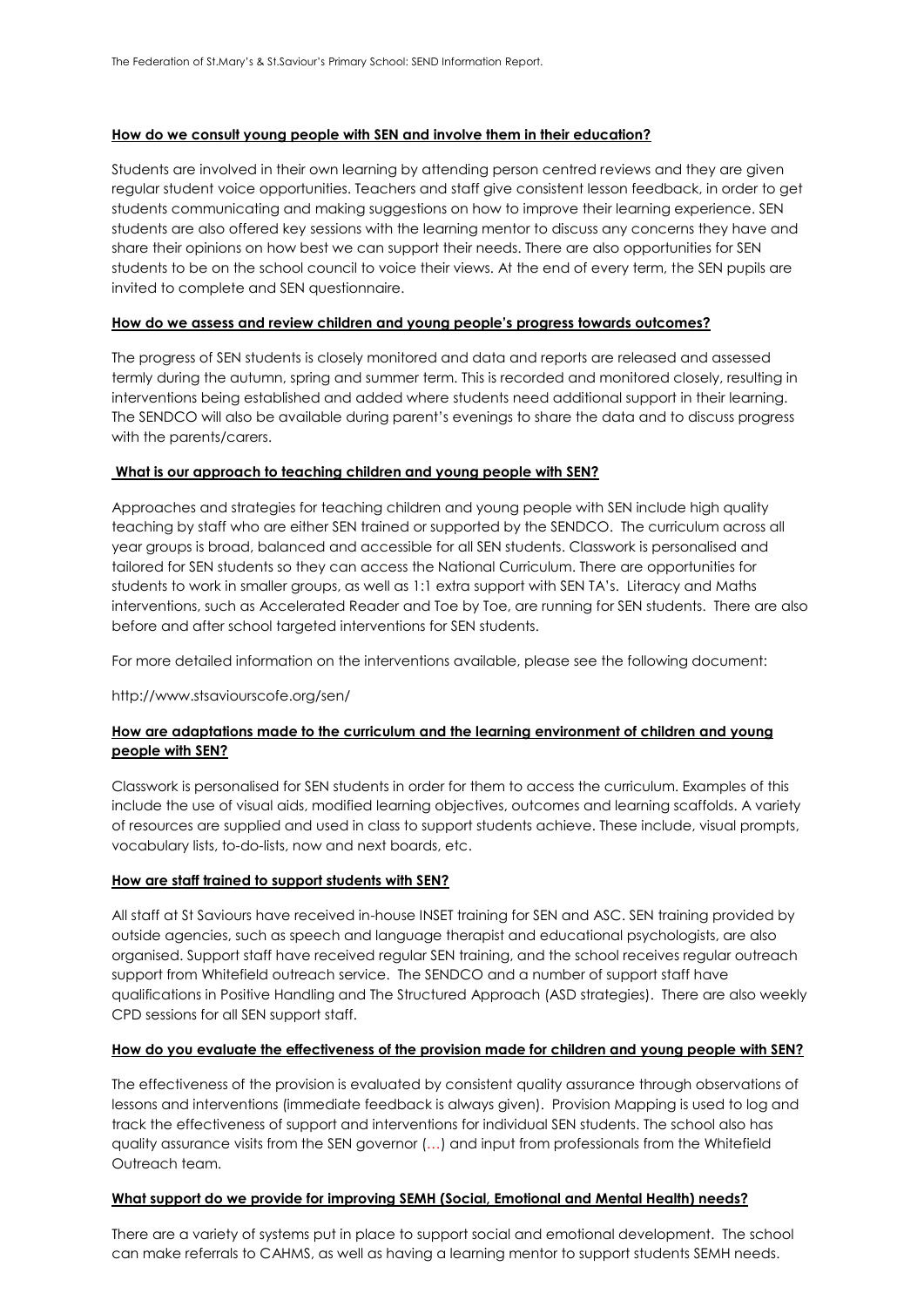Early Help is another provider which the school has bought into. They provide immediate access to a social worker to support both students and their families when there is an urgent need for this to happen. We have a fortnightly speech and language therapist, as well as a learning mentor who runs both social skills and friendship groups. Each student has a student support plan and behaviour plan, where required, which is shared with all the school staff.

Bullying is consistently worked on; there are frequent assemblies on faith, equality, caring, truth, wisdom, forgiveness and respect.

# **How does the school involve other bodies, including health and social care bodies, local authority support services and voluntary sector organisations, in meeting children and young people's SEN needs and supporting their families?**

The school liaises closely with the Educational Psychologist, school nurse and the speech and language therapist. In terms of social care, there is liaison with social workers, the Early Help team and CAHMS. The Learning Mentor liaises with and supports families.

# **What arrangements are in place for handling complaints from parents of children with SEN about the provision made at the school?**

Where parents and carers have serious concerns about the SEND provision of their child in our school, we encourage them to follow our SEND complaint policy which can be located on our website:

#### <http://www.stsaviourscofe.org/sen/>

#### **Where can I find the local offer?**

The local offer for students with SEN can be found on the website. This will give a clear guidance as to which outside agencies are available within Waltham Forest SEND Local Offer:

#### [www.walthamforest.gov/localoffer](http://www.walthamforest.gov/localoffer)

Our SEND information report follows the advice given by The SEND Code of Practice 0 – 25 – September 2015

6.79 – 6.83 Publishing information: SEN Information report

The SEN Code of Practice can be downloaded using the link below:

[https://assets.publishing.service.gov.uk/government/uploads/system/uploads/attachment\\_data/file/39](https://assets.publishing.service.gov.uk/government/uploads/system/uploads/attachment_data/file/398815/SEND_Code_of_Practice_January_2015.pdf) 8815/SEND Code of Practice January 2015.pdf

# **Where can I find information on SENDIASS (Special Educational Needs and Disability Information, Advice and Support Service) as well as Waltham Forest Parents SEND Forum?**

This is now delivered via The Citizens Advice Bureau:

CAB 220 Hoe Street Walthamstow E17 3AY Telephone number: 0300 330 1175

Waltham Forest Parents Forum: WFPF Office: 92 Leyton Green Road, Leyton, London E10 6DA Call: 07528 433640 or 07794 298496

**If you do have any queries, please do not hesitate to contact the school office and ask for one of the following members of staff:**

#### **Frank Crawford (SENDCO)**

**Iram Malik (Headteacher)**